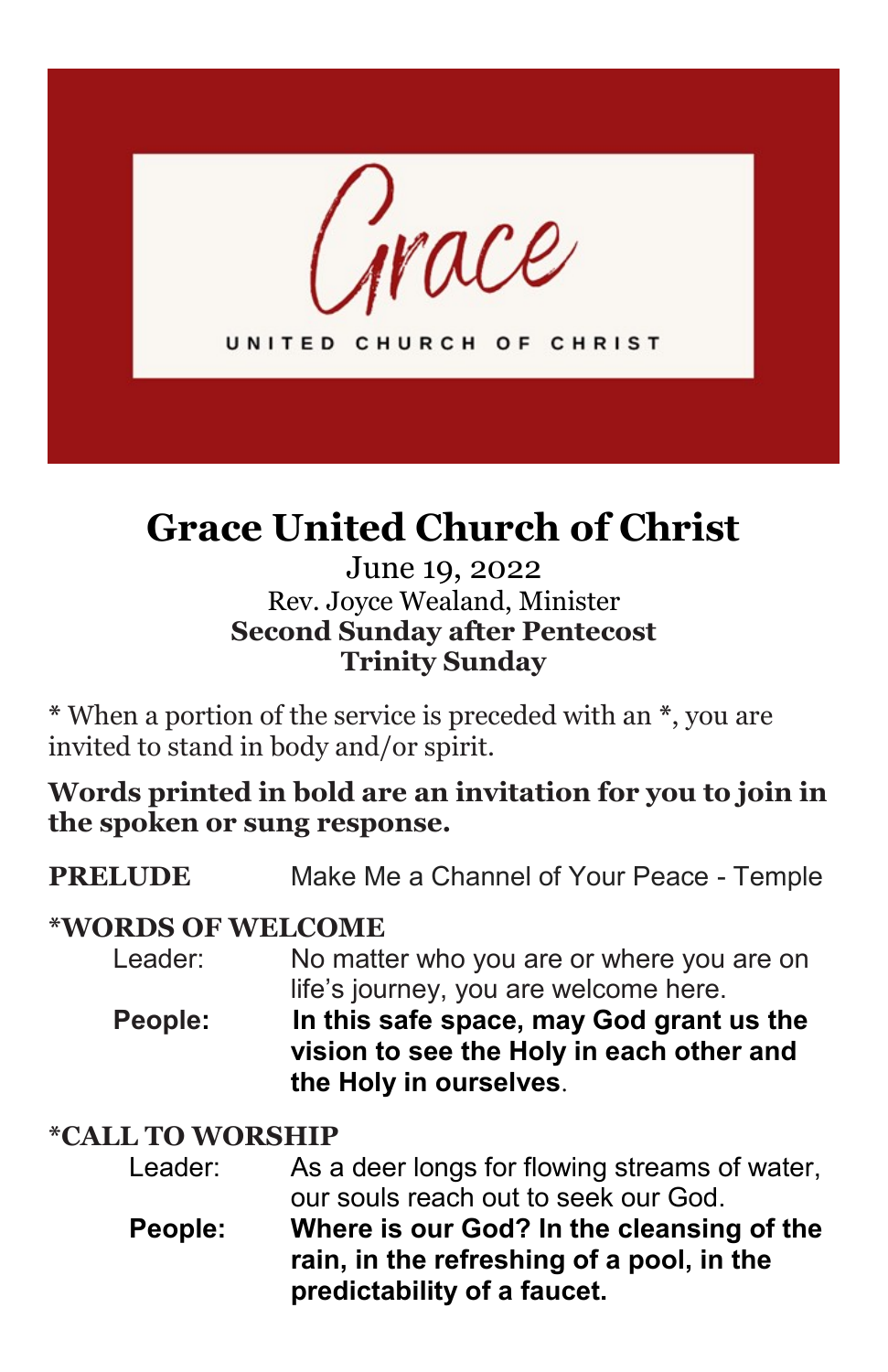- Leader: With glad shouts and songs of thanksgiving, our voices lift toward our God. **People: Where is our God? In the melody of voices raised in concert, in the stillness of** 
	- **silence, in the cacophony of spontaneous praise.**
- Leader: As deep calls to deep, we come to worship the Living God.
- **People: Where is our God? In the echoes of our prayers, in the reverence of bowed heads, in the hope of raised faces. The Holy One is with us.**

#### **\*GATHERING PRAYER**

**People: Holy Wisdom, we hear you calling us to gather and to hope in your name. Ignite sacred courage in us to proclaim the good news of justice from the comfort of the sanctuary to the public witness of the city gates. Inspire a compelling vision of a gracious, beloved, and empowered community that propels us to confront inequities, challenge privilege, and participate in your creative work in our time. Renew our hope for humanity so that we might rejoice in this inhabited world and delight in our siblings. Amen.**

**\*GATHERING HYMN Praise to the Living God**

### **PRAYER OF RECONCILIATION**

**People: Holy and Gracious God, fear seeks to be our constant companion. It stifles us with its overwhelming presence and prolific imagination. Fear surrounds us and blocks our vision and your path. Fear keeps us from picking up our cross as much as it suppresses our joy in you. Fear invites us to believe the easy lie rather than confronting the hard truths necessary for your kindom to come. Too often, we cast off your perfect love in favor**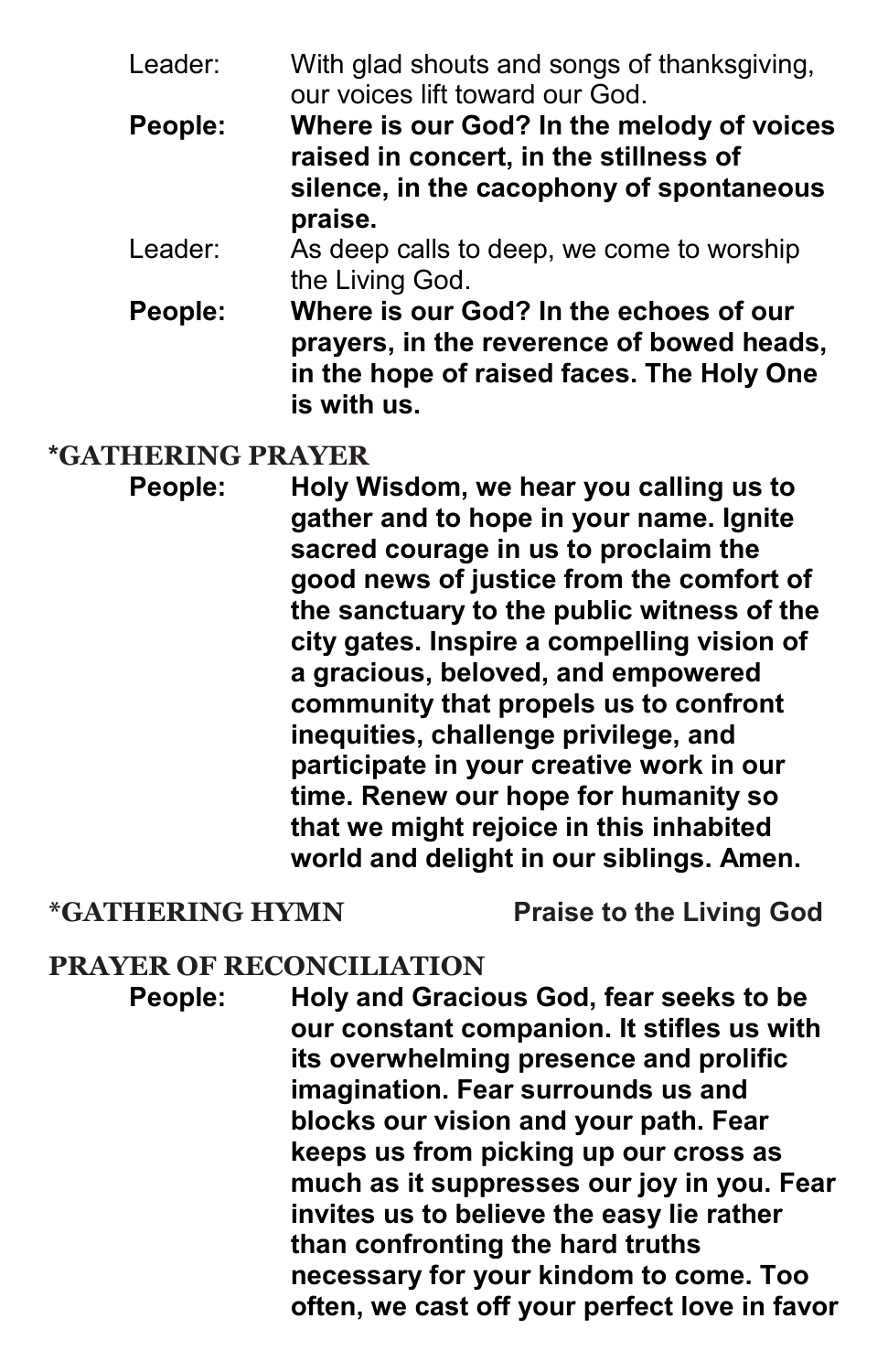**of insidious fear. Forgive us for choosing fear when we could have you, your presence, and your way as our companion on our journey. Empower us to reject fear and all that fall complicit in dampening your truth.**

#### **ASSURANCE OF BLESSING**

| <b>A GIFT OF MUSIC</b> | One Foot in Heaven - DeFrange |
|------------------------|-------------------------------|
|                        |                               |

**SACRED TEXT** Romans 8:1-17 NRSV

**SACRED TEXT** Ephesians 3:14-21 NRSV

**CENTERING HYMN Spirit, Spirit of Gentleness**

#### **REFLECTION**

**\*SUNG RESPONSE**

**Spirit of the Living God, Fall afresh on me, Spirit of the Living God, Fall afresh on me. Melt me, mold me, fill me, use me. Spirit of the Living God, Fall afresh on me.**

#### **\*INVITATION TO FAITHFUL SHARING**

#### **\*DOXOLOGY**

**Praise God, from whom all blessings flow, Praise God, all creatures here below. Praise God, above, ye heavenly host. Creator, Christ, and Holy Ghost!**

### **\*DEDICATION OF GIFTS**

**People: We give you thanks, God Our Help, for the abundance of the gifts you have planted in us as seeds that we may share in bloom. May these offerings be received and magnified for your glory.**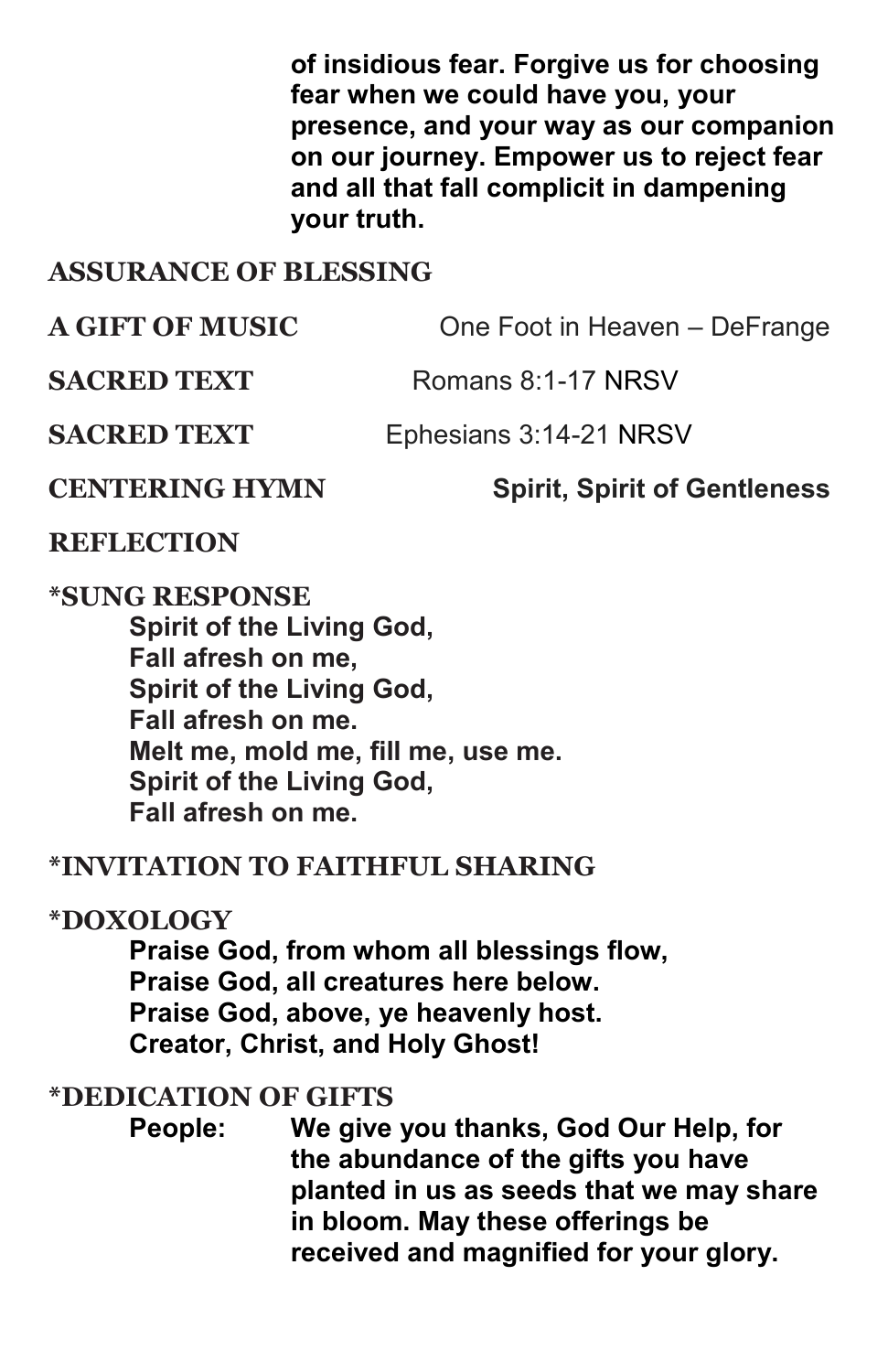#### **MORNING PRAYER**

### **THE PRAYER OF JESUS**

**Our Father, who art in Heaven, Hallowed be thy name. Thy kingdom come, Thy will be done, On earth as it is in heaven. Give us this day our daily bread. And forgive us our debts, As we forgive our debtors. And lead us not into temptation, But deliver us from evil. For thine is the kingdom, And the power, and the glory, Forever. Amen.**

#### **CHURCH FAMILY UPDATES**

**\*SENDING HYMN Joyful, Joyful, We Adore You**

#### **\*WORDS OF SENDING AND PEACE**

**\*SENDING RESPONSE Sent Forth by God's Blessing Sent forth by God's blessing, our true faith confessing, The people of God from this dwelling take leave. The service is ended, O now be extended The fruits of our worship in all who believe. The seed of the teaching, receptive hearts reaching, Shall blossom in action for God and for all. God's grace did invite us, and love shall unite us To work for God's realm and to answer the call.**

**POSTLUDE He Has Made Me Glad - Brethorst** 

*Fear of the Truth: Service Prayers for the Second Sunday after Pentecost | Proper 7* were written by Rev. Dr. Cheryl A. Lindsay, Minister for Worship and Theology, United Church of Christ.